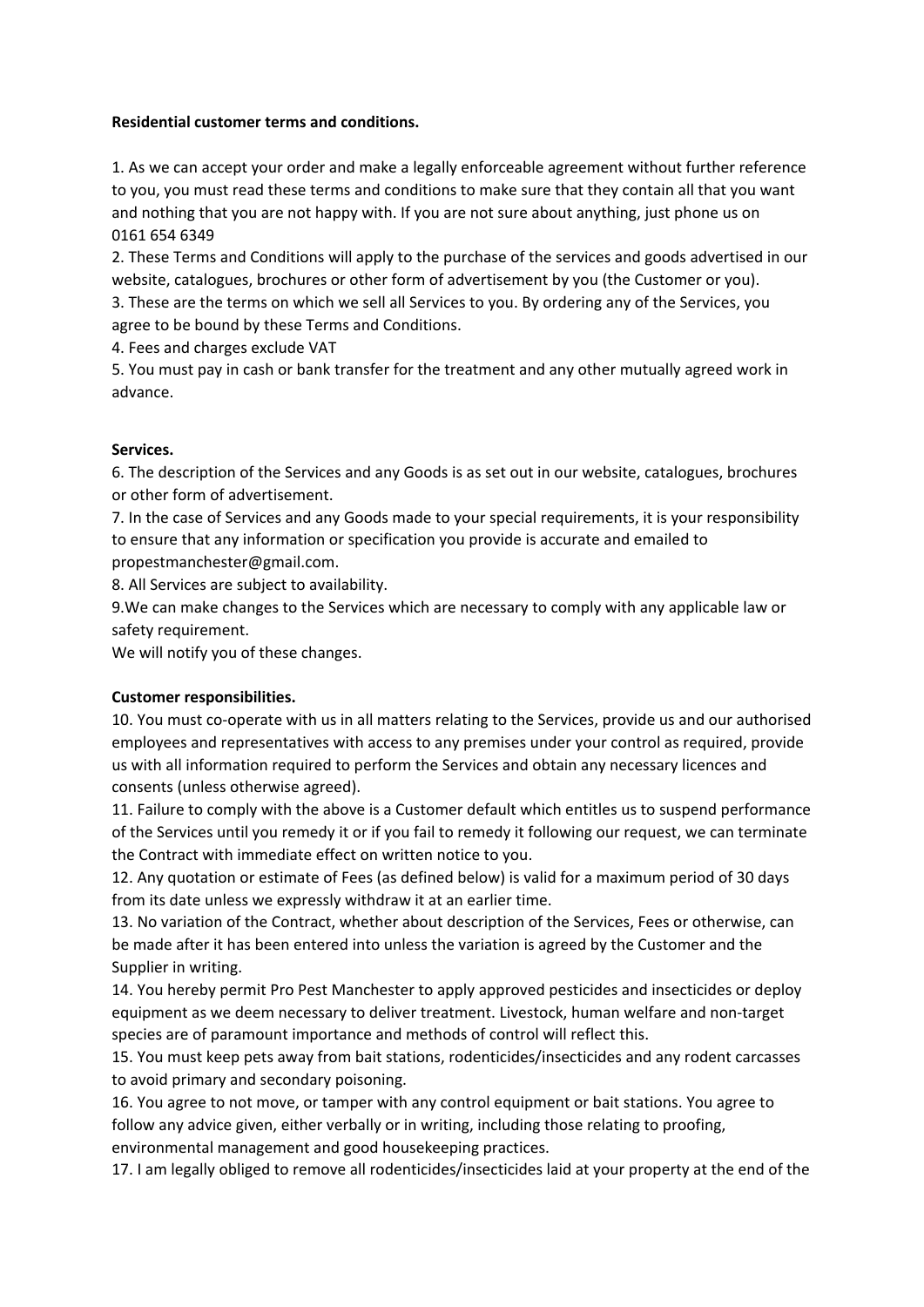treatment. You shall ensure I have access to do this.

## **Governing law, jurisdiction and complaints**

18. The Contract (including any non-contractual matters) is governed by the law of England and Wales.

19. Disputes can be submitted to the jurisdiction of the courts of England and Wales or, where the Customer lives in Scotland or Northern Ireland, in the courts of respectively Scotland or Northern Ireland.

20. We try to avoid any dispute, so we deal with complaints as follows: If a dispute occurs customers should contact us to find a solution.

21. We will aim to respond with an appropriate solution within 10 working days.

## **Services.**

22. We warrant that we will use reasonable care and skill in our performance of the services which will comply with the quotation, including any specification in all material respects. We can make any change to the services which are necessary to comply with any applicable law or safety requirement and we will notify you of this if necessary.

23. We will use our reasonable endeavours to complete the performance of the services within the time agreed or as set out in the quotation, however, time shall not be of the essence in the performance of our obligations.

## **Your obligations.**

24. You must obtain any permissions, consents, licenses or otherwise that we need and must give us with access to any and all relevant information, materials, properties and any other matters which we need to provide the services. You must follow any proofing advice given by Pro Pest Manchester. 25. If you do not comply with clause 24, we can terminate the service.

26. We are not liable for any delay or failure to provide the services if this is caused by your failure to comply with the provisions of this section.

# **Liability and indemnity.**

27. Our liability under these Terms and Conditions, and in breach of statutory duty, and in tort or misrepresentation or otherwise, shall be limited as set out in this clause.

28.The total amount of our liability is limited to the total amount of Fees payable by you under the Contract.

29. We are not liable (whether caused by our employees, agents or otherwise) in connection with our provision of the Services or the performance of any of our other obligations under these Terms and Conditions or the quotation for:

a. any indirect, special or consequential loss, damage, costs, or expenses or;

b. any loss of profits; loss of anticipated profits; loss of business; loss of data; loss of reputation or goodwill; business interruption; or, other third party claims; or

c. any failure to perform any of our obligations if such delay or failure is due to any cause beyond our reasonable control; or

d. any losses caused directly or indirectly by any failure or your breach in relation to your obligations; or

e. any losses arising directly or indirectly from the choice of Services and how they will meet your requirements or your use of the Services or any goods supplied in connection with the Services. 30. You must indemnify us against all damages, costs, claims and expenses suffered by us arising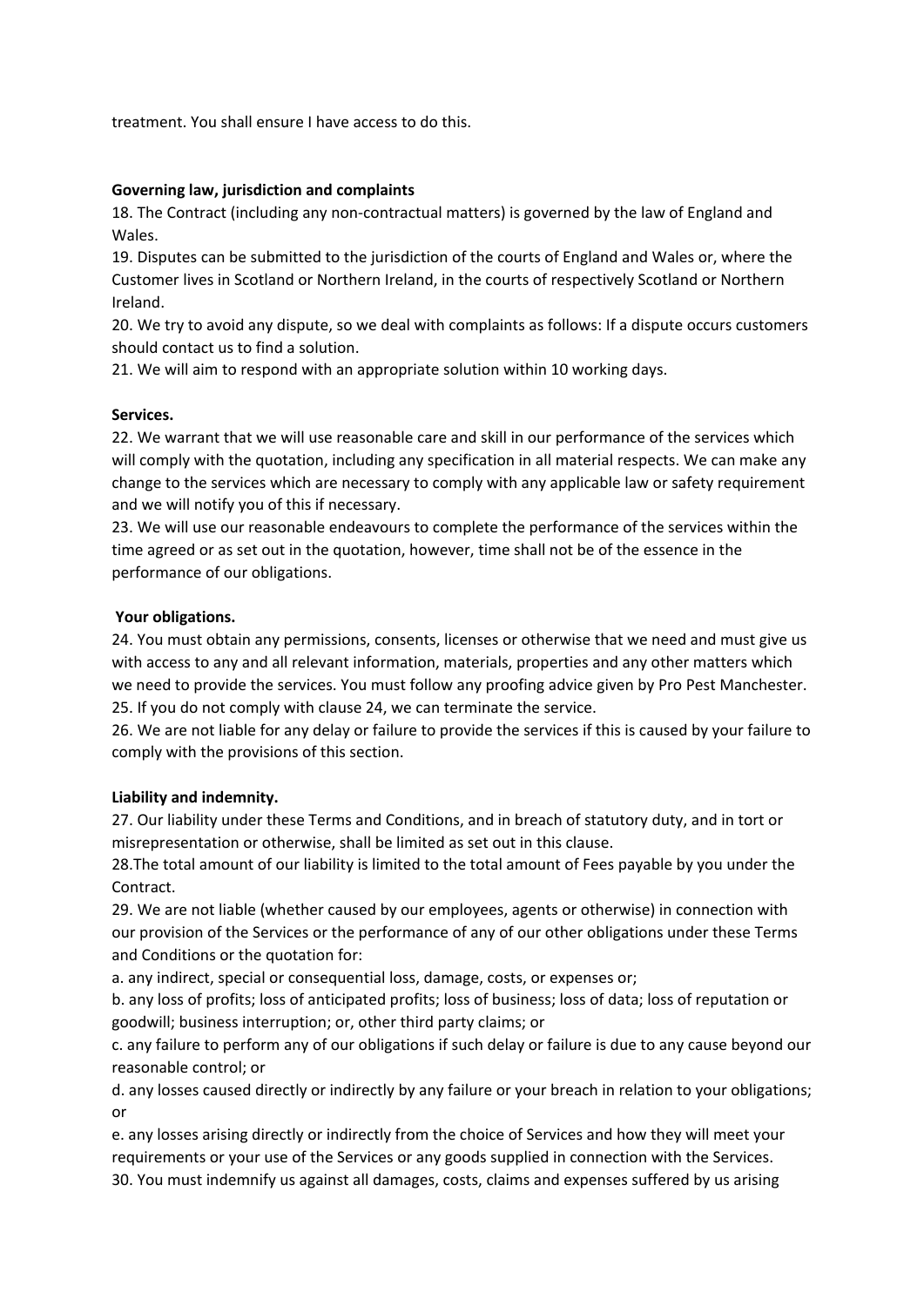from any loss or damage to any equipment (including that belonging to third parties) caused by you or your agents or employees.

31. Nothing in these Terms and Conditions shall limit or exclude our liability for death or personal injury caused by our negligence, or for any fraudulent misrepresentation, or for any other matters for which it would be unlawful to exclude or limit liability.

32. Rodents may die from poisoning inside the property. Pro Pest Manchester will remove them if possible, unfortunately where they die is beyond our control.

33. If Pro Pest Manchester have legitimate concerns over the safety of the treatment, where the husbandry is such that treatment could be compromised or where we believe our safety rules may not be adhered to then I shall treat the contract as cancelled.

34. You agree to provide me with full access to the property for the purposes of survey, inspection, treatment and surveillance and agree to follow my instructions during and after treatment.

35. Critical safety data will be left with you advising you of the materials used and precautions to take including any first aid advice. It is a requirement of the Health and safety at work act 1974 and COPR 1986 for the customer to read these and to keep them on the premises.

36. It is Pro Pest Manchester intention that the rodent or insect infestation will be controlled within a 35-day period. If the infestation continues after this period, for rodents then I would recommend a CCTV drain survey as this may be the rodent's continued point of entry. The continued ingress may be occurring via a defective drain, redundant pipe, uncapped rodding eye, root damaged pipework, shared structure or they may be accessing your property from a location that Pro Pest Manchester cannot treat e.g. nearby farm, empty property, chicken coop etc. The cost of the CCTV survey and any other work to remedy the problem will be met by you. If required Pro Pest Manchester can recommend a suitably qualified professional drainage engineer.

37. There is also the possibility that properties with a shared structure e.g. terraced, semi-detached, warehouses, storage units, flats, apartments, houses of multiple occupancy etc. may continue to have an infestation due to the rodents originating from an attached property that is beyond Pro Pest Manchester control e.g. rats travelling through wall cavities, joined roof spaces/attics/lofts or shared drains.

38. If a property is identified that, in Pro Pest Manchester opinion, could be a potential source of rodents then Pro Pest Manchester will offer to treat the property as well with a charge.

39. Acceptance of Pro Pest Manchester services and payment for them is at the discretion of the owner/landlord/tenant of that property.

40. New migrating rodents / insects may re-use old tunnels/points of entry, therefore treatment results are not guaranteed.

#### **Business to business terms and conditions.**

#### **Application and entire agreement.**

1. These terms and conditions apply to the provision of the services detailed in our quotation by Pro Pest Manchester.

2. You are deemed to have accepted these terms and conditions when you accept our quotation or from the date of any performance of the services (whichever happens earlier) and these terms and conditions and our quotation (the contract) and the entire agreement between us.

3. You acknowledge that you have not relied on any statement, promise or representation made or given on our behalf. These conditions apply to the contract to the exclusion of any other terms that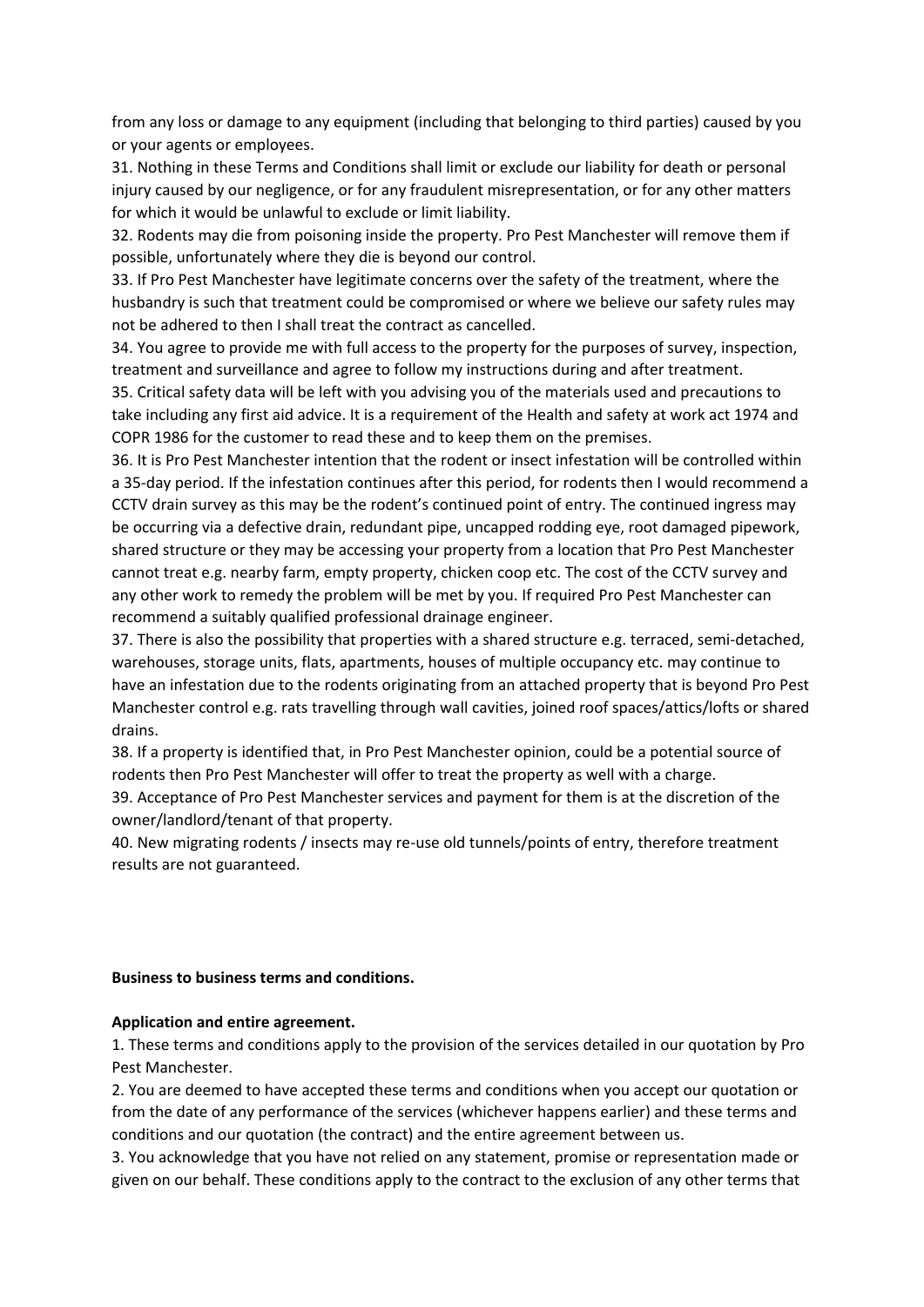you try to impose or incorporate, or which are implied by trade, custom, practice or course of dealing.

## **Interpretation.**

4. A business day means any day other than a Saturday, Sunday or bank holiday unless Pro Pest Manchester have agreed to work on one of these days.

5. The headings in these terms and conditions are for convenience only and do not affect their interpretation.

## **Services.**

6. We warrant that we will use reasonable care and skill in our performance of the services which will comply with the quotation, including any specification in all material respects. We can make any change to the services which are necessary to comply with any applicable law or safety requirement and we will notify you of this if necessary.

7. We will use our reasonable endeavours to complete the performance of the services within the time agreed or as set out in the quotation, however, time shall not be of the essence in the performance of our obligations.

## **Your obligations.**

8. You must obtain any permissions, consents, licenses or otherwise that we need and must give us with access to any and all relevant information, materials, properties and any other matters which we need to provide the services. You must follow Pro Pest Manchester proofing advice. You hereby permit Pro Pest Manchester to apply approved pesticides and or deploy equipment as we deem necessary to deliver treatment. Livestock, human welfare and non-target species are of paramount importance and methods of control will reflect this.

You must keep pets away from bait stations, rodenticides and any rodent carcasses to avoid primary and secondary poisoning.

You agree to not move, or tamper with any control equipment or bait stations. You agree to follow any advice given, either verbally or in writing, including those relating to proofing, environmental management and good housekeeping practices.

9. If you do not comply with clause 8, we can terminate the service.

10. We are not liable for any delay or failure to provide the services if this is caused by your failure to comply with the provisions of this section.

## **Fees**

11. The fees for the services are set out in the quotation and are on a time and materials basis. 12. In addition to the fees we can recover from you the cost of any materials required for the provision of the service not already agreed in the contract.

13. You must pay us for any additional services provided by us that are not specified in the quotation.

## **Cancellation and amendment.**

14. If you want to amend any details of the services, you must tell us in writing as soon as possible. We will use reasonable endeavours to make any required changes and any additional costs will be invoiced to you.

15. If due to circumstances beyond our control we must make any change in the services or how they are provided, we will notify you immediately. We will use reasonable endeavours to keep any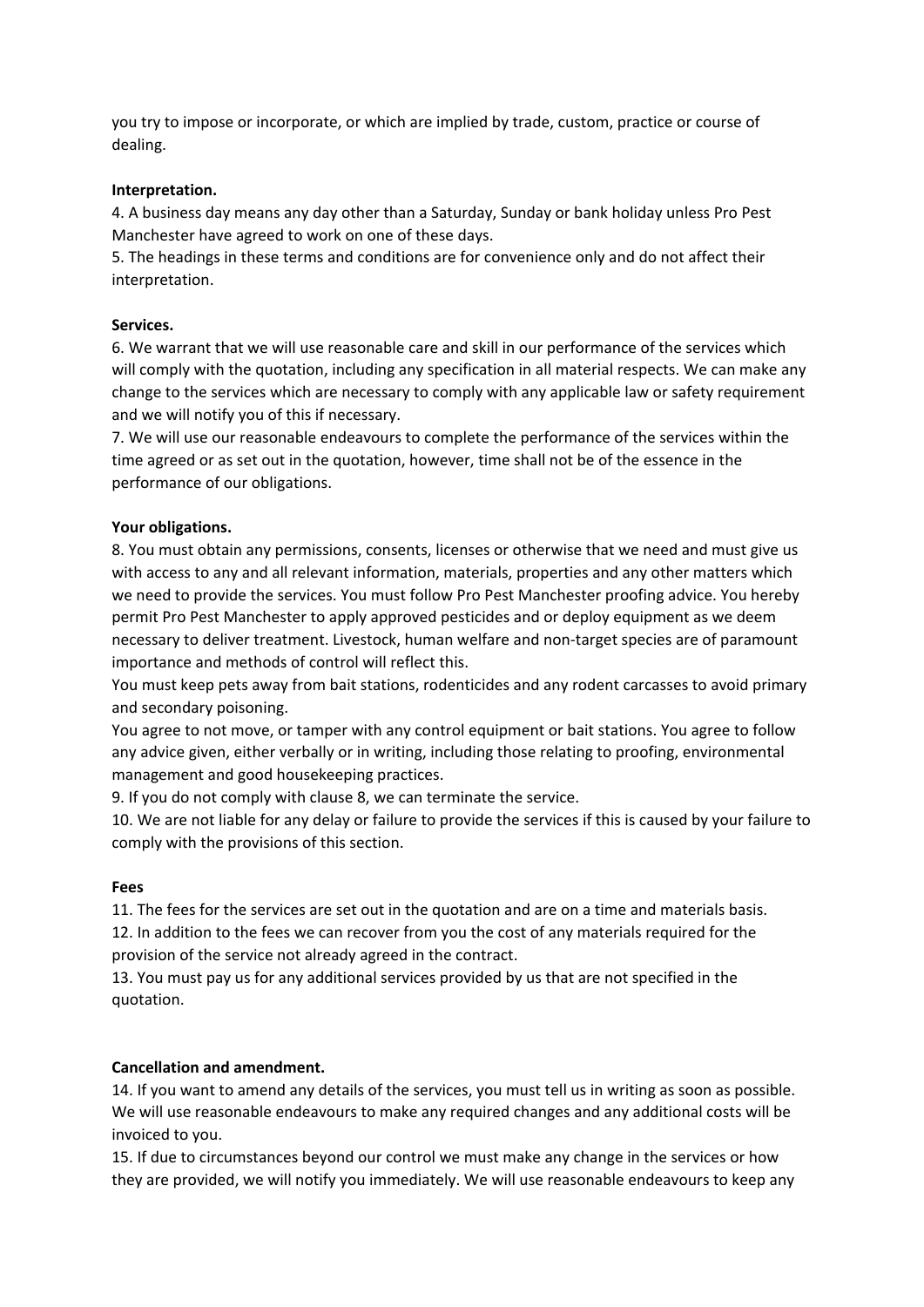such changes to a minimum.

## **Payment**.

16. We will invoice you for payment of the fees either:

At the beginning of the project, monthly, 6 weekly or in full. Payments must be made within 7 days unless agreed in writing with Pro Pest Manchester.

17. Time for payment shall be of the essence of the contract / works.

18. Without limiting any other right or remedy we have for statutory interest, if you do not pay within the period set out above, we will charge you interest at the rate of 8% per annum above the base lending rate of the Bank of England. Further to this a standard late fee will be added to all overdue invoices, this is outlined as follows:

Invoice Amount Late Fee Up to:

£300.00 - £25.00

£300.01 - £500.00 £35.00

£501.00 - £1,000.00 £60.00

£1,000.01 - £1,500.00 £70.00

£1,500.01 - £3,000.00 £105.00

£3,000.01 - £5,000.00 £185.00

£5,000.01 or more £250.00

19. All payments due under these Terms and Conditions must be made in full without any deduction or withholding except as required by law and neither of us can assert any credit, set off or counterclaim against the other in order to justify withholding payment of any such amount in whole or in part.

20. If you do not pay within the period set out above, we can suspend any further provision of the Services and cancel any future services which have been ordered by, or otherwise arranged with, you.

21. Receipts for payment will be issued by us only at your request.

22. All payments must be made in British Pounds.

# **Sub-Contracting and assignment.**

23. We can at any time assign, transfer, charge, subcontract or deal in any other manner with all or any of our rights under these Terms and Conditions and can subcontract or delegate in any manner any or all of our obligations to any third party.

You must not, without our prior written consent, assign, transfer, charge, subcontract or deal in any other manner with all or any of your rights or obligations under these Terms and conditions.

# **Termination.**

24. We can terminate the provision of the Services immediately if you:

a. commit a material breach of your obligations under these Terms and Conditions; or

b. fail to make pay any amount due under the Contract on the due date for payment; or

c. are or become or, in our reasonable opinion, are about to become, the subject of a bankruptcy

order or take advantage of any other statutory provision for the relief of insolvent debtor; or

d. enter into a voluntary arrangement under Part 1 of the Insolvency Act 1986, or any other scheme or arrangement is made with its creditors; or

e. convene any meeting of your creditors, enter into voluntary or compulsory liquidation, have a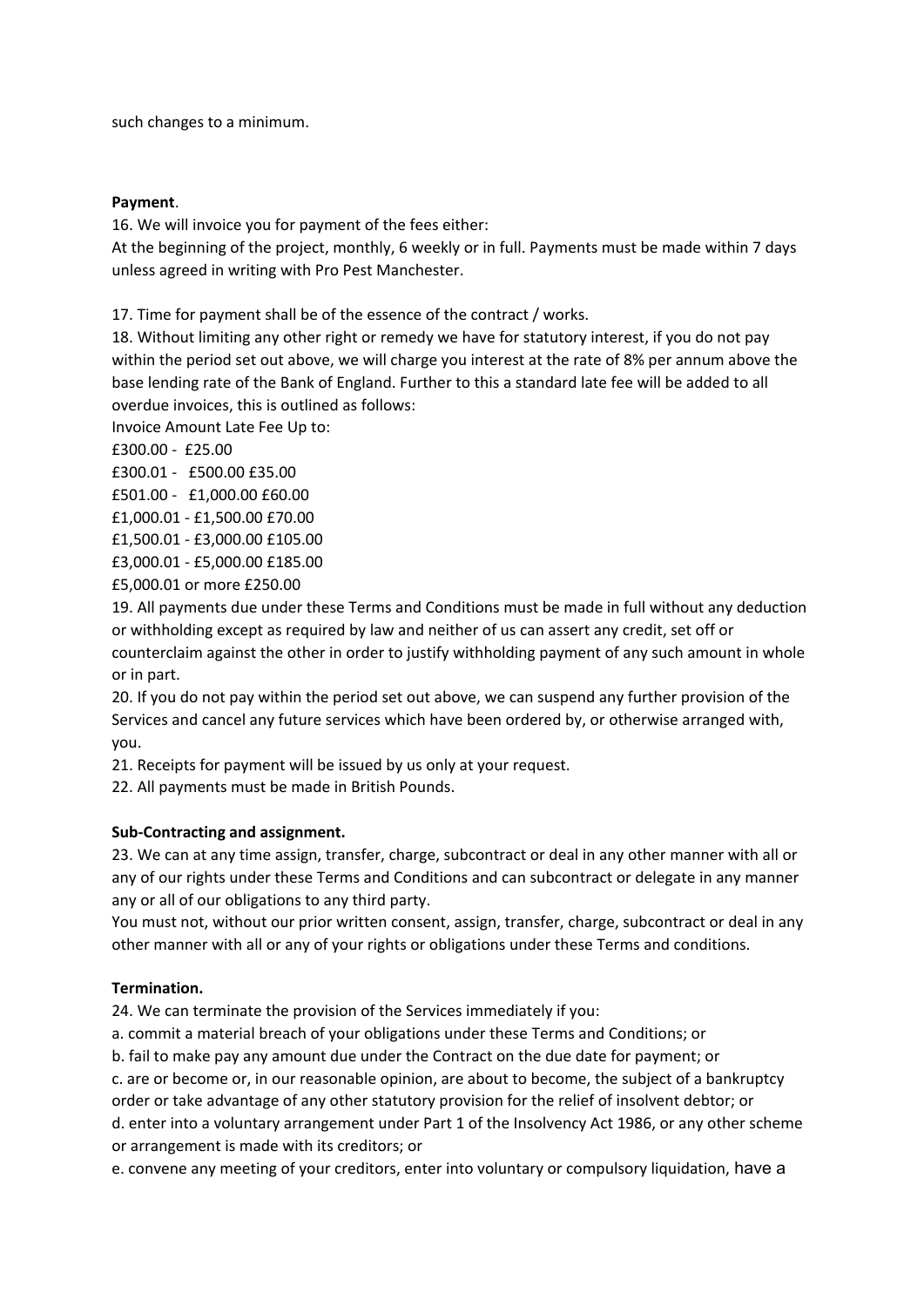receiver, manager, administrator or administrative receiver appointed in respect of your assets or undertakings or any part of them, any documents are filed with the court for the appointment of an administrator in respect of you, notice of intention to appoint an administrator is given by you or any of your directors or by a qualifying floating charge holder (as defined in para. 14 of Schedule B1 of the Insolvency Act 1986), a resolution is passed or petition presented to any court for your winding up or for the granting of an administration order in respect of you, or any proceedings are commenced relating to your insolvency or possible insolvency.

# **Liability and indemnity.**

25. Our liability under these Terms and Conditions, and in breach of statutory duty, and in tort or misrepresentation or otherwise, shall be limited as set out in this clause.

26.The total amount of our liability is limited to the total amount of Fees payable by you under the Contract.

27. We are not liable (whether caused by our employees, agents or otherwise) in connection with our provision of the Services or the performance of any of our other obligations under these Terms and Conditions or the quotation for:

a. any indirect, special or consequential loss, damage, costs, or expenses or;

b. any loss of profits; loss of anticipated profits; loss of business; loss of data; loss of reputation or goodwill; business interruption; or, other third party claims; or

c. any failure to perform any of our obligations if such delay or failure is due to any cause beyond our reasonable control; or

d. any losses caused directly or indirectly by any failure or your breach in relation to your obligations; or

e. any losses arising directly or indirectly from the choice of Services and how they will meet your requirements or your use of the Services or any goods supplied in connection with the Services. 28. You must indemnify us against all damages, costs, claims and expenses suffered by us arising from any loss or damage to any equipment (including that belonging to third parties) caused by you or your agents or employees.

29. Nothing in these Terms and Conditions shall limit or exclude our liability for death or personal injury caused by our negligence, or for any fraudulent misrepresentation, or for any other matters for which it would be unlawful to exclude or limit liability.

30. Properties with a shared structure e.g. terraced, semi-detached, warehouses, storage units, flats, apartments, houses of multiple occupancy etc. may continue to have an infestation due to the rodents originating from an attached property that is beyond my control e.g. rats travelling through wall cavities, joined roof spaces/attics/lofts or shared drains.

31. If a property is identified that, in Pro Pest Manchester opinion, could be a potential source of rodents then Pro Pest Manchester will offer to treat the property as well with a charge.

32. Acceptance of Pro Pest Manchester services and payment for them is at the discretion of the owner/landlord/tenant of that property.

33. New migrating rodents / insects may re-use old tunnels/points of entry, therefore treatment results are not guaranteed.

# **Circumstances beyond a party's control**

34. Neither of us are liable for any failure or delay in performing our obligations where such failure or delay results from any cause that is beyond the reasonable control of that party. Such causes include, but are not limited to: power failure, Internet Service Provider failure, industrial action, civil unrest, fire, flood, storms, earthquakes, acts of terrorism, acts of war, governmental action or any other event that is beyond the control of the party in question. If the delay continues for a period of